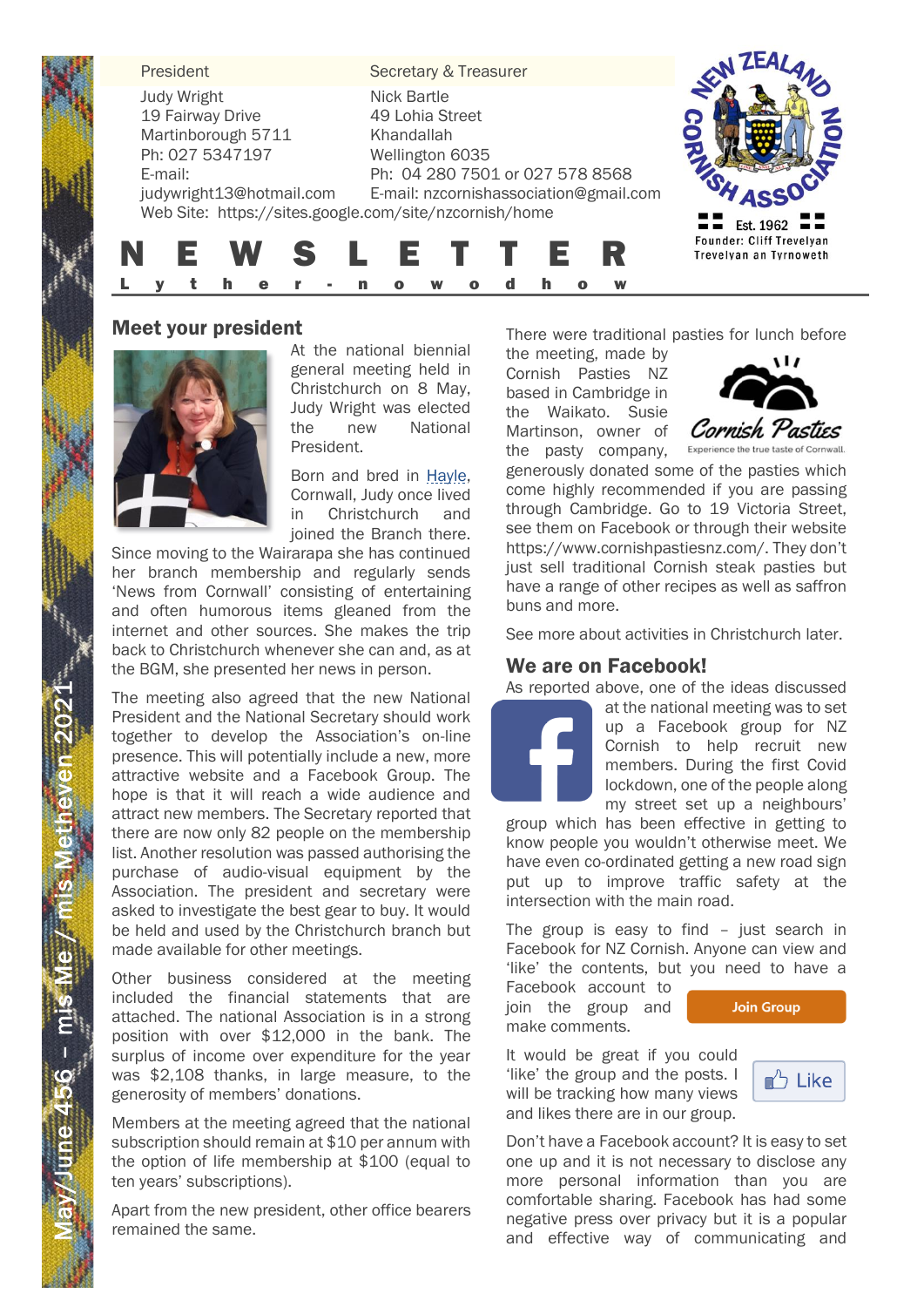spreading small snippets of news.

Even if you don't have a personal Facebook account, please mention it to friends and family. They may prefer to connect with Cornwall online rather than turn up to meetings at first. Once 'hooked', you never know, they may decide to join the Association and come to meetings.

### TV & film

I have noticed a recent rash of TV programs based in Cornwall and news articles covering film production in Cornwall. With travel restricted by Covid, it may be that British media are taking advantage of one the most picturesque areas of the UK.

First to pop up was an article in Cornwall Live that filming had begun for the prequel to Game of Thrones (GoT) titled House of the Dragon. Activity had been spotted on the seaward side of St Michael's Mount that looked like a film set. There was some doubt about what was going on due to the secrecy of the location. Then GoT stars were seen locally and the cat was out of the bag. GoT attracted a record international viewership

over its 73 episodes. It has a broad, active fan base and has won multiple awards despite some controversy over some content. With such commercial success it



was only a matter of time before spin-off programs hit the screens.

Not only is Warner Brothers going to Cornwall to film, but Cornwall has sent one of its own to Hollywood. Jake Moyle from St Austell has danced since he joined Funky Feet dance school at the age of 12. At 18 he enrolled at the London Studio Centre and graduated three years later with a BA degree in performing arts. In 2019 he moved to

Los Angeles to progress his career. He has appeared in films such as Rocketman, Mary Poppins Returns and Mama Mia! Here We Go Again as well as various music videos

2



and TV programs. His impressive credentials also mean that he has travelled the world and rubbed shoulders with famous actors like Miley Cyrus, Meryl Streep and Pierce Brosnan.

Now 28,Jake appreciates that dancing careers are short and highly competitive. He says, "It's come down to my work ethic and the support from my family who are back in Cornwall. I love the routine of training and gym work – some people find that difficult but I love it. If you're a dancer you've got to do it, not just to look good but for the stamina."

TV3 recently screened a documentary, Wild Cornwall – Out on the Edge, filmed by Ian McCarthy. He had learned his trade working for the RSPB Film Unit for four years before going freelance and working largely for the BBC Natural History Unit filming on many of the bluechip blockbuster series, often with Sir David Attenborough. The Wild Cornwall programme



was very atmospheric and covered a wide range of species over all the seasons of a full year. There were stunning shots of creatures like chough (pictured), dolphins,

falcons, reptiles and butterflies. It delivered a message that wildlife may not always be visible, but it is all around us. You just have to be patient, skilled and know where to find it.

McCarthy is based at his studio in Fowey and, as he narrates Wild Cornwall, he often refers to the fact that, although he has filmed at locations around the world, capturing the lives of Cornish animals felt like "coming home".

Although the programme is no longer available on TV3's on demand channel, Three Now, you can see excerpts and a short trailer on Facebook, You Tube or the Cornwall Wildlife Trust website.

Cornwall also featured on Prime TV in May with a two-part miniseries hosted by Simon Reeve. Reeve takes a not-so-romantic look at Cornwall as Covid-19 lockdown restrictions are lifting. In the first episode, the tourism businesses he visits are struggling but a China clay pit offers some commercial hope. The second show is more optimistic and reports on sustainable agriculture, lobster farming and ends with the release of beavers in an experiment that hopes to show their potential environmental benefit. Those of you with a Sky TV subscription may be able to watch Cornwall with Simon Reeve on demand.

## Return of Beavers

We generally think of the dam-building animals as being residents in North America, but they

were once found across the UK and northern Europe too. They were hunted to extinction there



hundreds of years ago for their fur to make hats.

The Cornwall Wildlife Trust has set up a Beaver Project involving the release of a pair of beavers into a special enclosure on Woodland Valley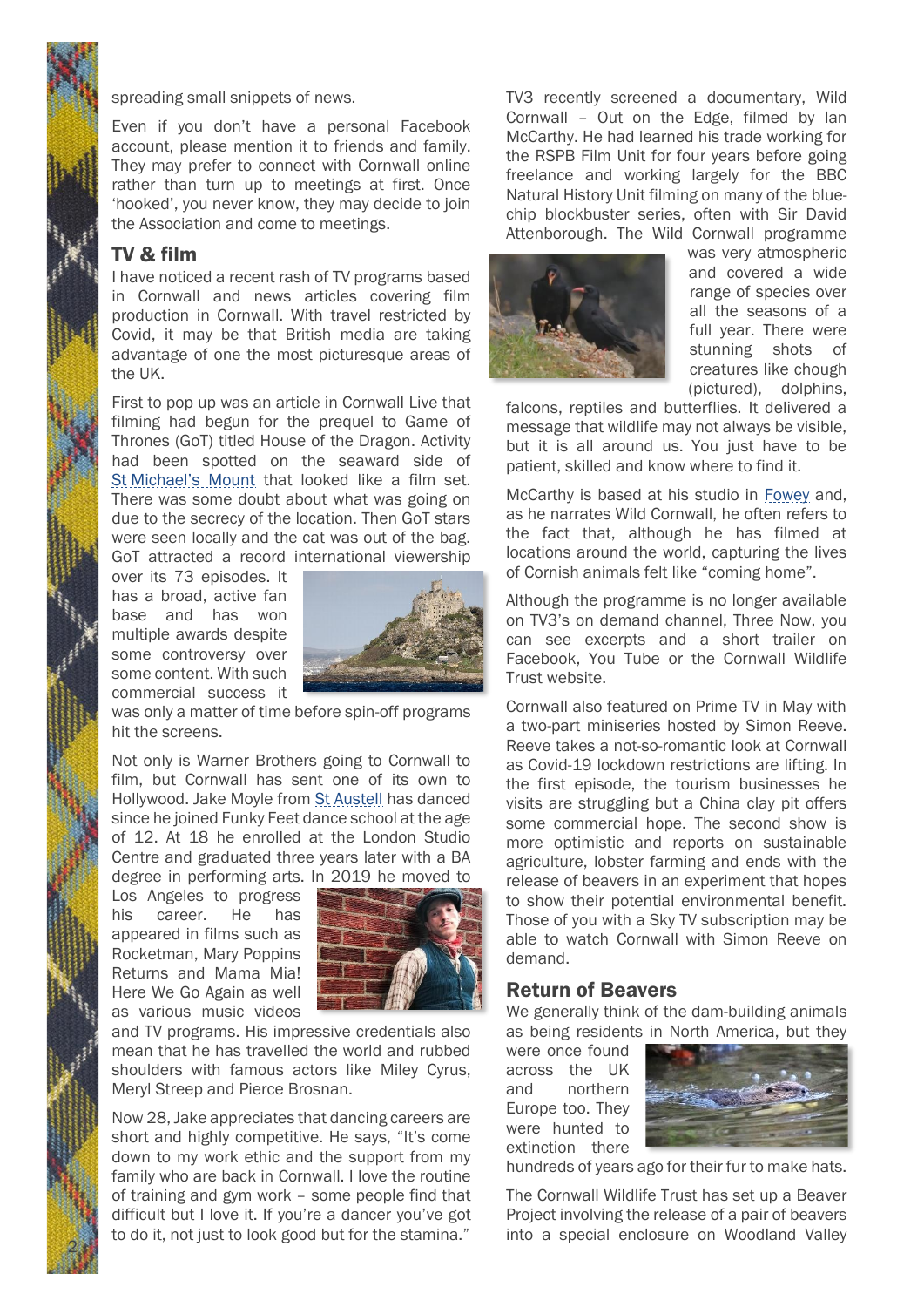

Farm near Ladock. The project is being run on

strict scientific grounds in collaboration with the Universities of Exeter, Southampton and Plymouth. Water flow and quality was measured over many months before the beavers were introduced to establish a base line. It is hoped to show that the beavers will be highly beneficial to the local environment. The pools created

by their dams are expected to slow down the flow of water increasing local water resources for times of drought, creating wetlands for other species and purifying the water at the same time.

#### Truro development funding

Cornwall is occasionally graced by a visit from the British Prime Minister. Some, like Theresa May, have come in their official capacities. Others, such as David Cameron and Harold Wilson, would holiday there. Boris Johnson, the reigning PM, recently went to **Truro** to announce a £23.6 million grant to transform the city. His previous visit in 2016 was during his Brexit campaign. The announcement this trip goes some way to replace the funding provided to Cornwall by the European Union, one of its poorest socioeconomic areas.

101 towns submitted bids for a share of the UK government's Towns Fund of £3.6 billion. The Truro organisers consulted with local businesses and the wider community to come up with a plan to support their application for £25 million. You can see the full application at trurotownfund.com.

The Truro Deal, as it is called, places emphasis on plans to revitalise the city's once-thriving waterfront. The city is built on the confluence of the Kenwyn and Allen Rivers which flow into the Truro River. The river will be dredged to improve navigation and there will be ferry terminals, berthing facilities and pontoons, boardwalks, bridges and commercial services. It intends to create new jobs and homes, build new tourist attractions and turn Boscowen Park into a 'go-to destination' giving Truro a national reputation as a city in bloom. Another element of the plan is a state-of-the art building called The Hive on the edge of the city centre that will act as 'a blueprint of how innovation, enterprise and education will weave together in the future'. Finally, there will be green travel links between key city locations like Truro College, the city centre and the Royal Cornwall Hospital at Treliske. Call me cynical, but coming just before the G7 conference it sounds like buying support and a lot of hype.

The total project is budgeted to cost £81.5 million. Additional funds to top up the central government's contribution are coming from Cornwall Council, Truro City council and other community bodies.



Never one to look well-groomed, Boris gave the press a photo opportunity whilst eating an icecream making him look wilder than usual. Theresa May was also caught in an unflattering pose when eating fish and chips in Mevagissey (see newsletter 441,

November/December 2018).

#### G7

We should keep our eyes out in TV news reports for views of Carbis Bay where the G7 Summit is being held from 11 to 13 June.



The cost and inconvenience of security for the event is causing

controversy. Over 5,500 police officers will be on duty to keep the world leaders safe. Almost all of them will be coming from outside Cornwall which causes an accommodation problem. 4,000 hotel rooms were booked for the summit so 3,000 'up country' police officers are going to be housed in a cruise liner moored off the coast of Falmouth for 10 days. The liner usually takes holiday makers on cruises around the Mediterranean. The force was keen to make it known that "The vessel will remain static, moored in Falmouth, used for a 10-day period, with only the accommodation, catering and other essential facilities in use." There will be no holiday atmosphere on board [yeah, right!].

Roads will be closed and the railway branch line from St Erth to St Ives will be closed and replaced by buses throughout the event. The closer to a G7 event, the greater will be the security and disruption to daily life. The chief superintendent of Devon & Cornwall Police has reassured residents that the main town centres will remain "largely open" and that he hopes road closures "will not be for more than 4 days".

#### Helen Glover comeback

We have followed Helen Glover's progress in the newsletters. She grew up in Penzance in a highperforming sporting family. Among many other successes, she has won gold in the coxless



pairs at the 2012 London Olympics and again at the Rio games in 2016 with her rowing partner. Heather Stanning. She married in 2016, then, in 2018,

became pregnant with twins but tragically lost